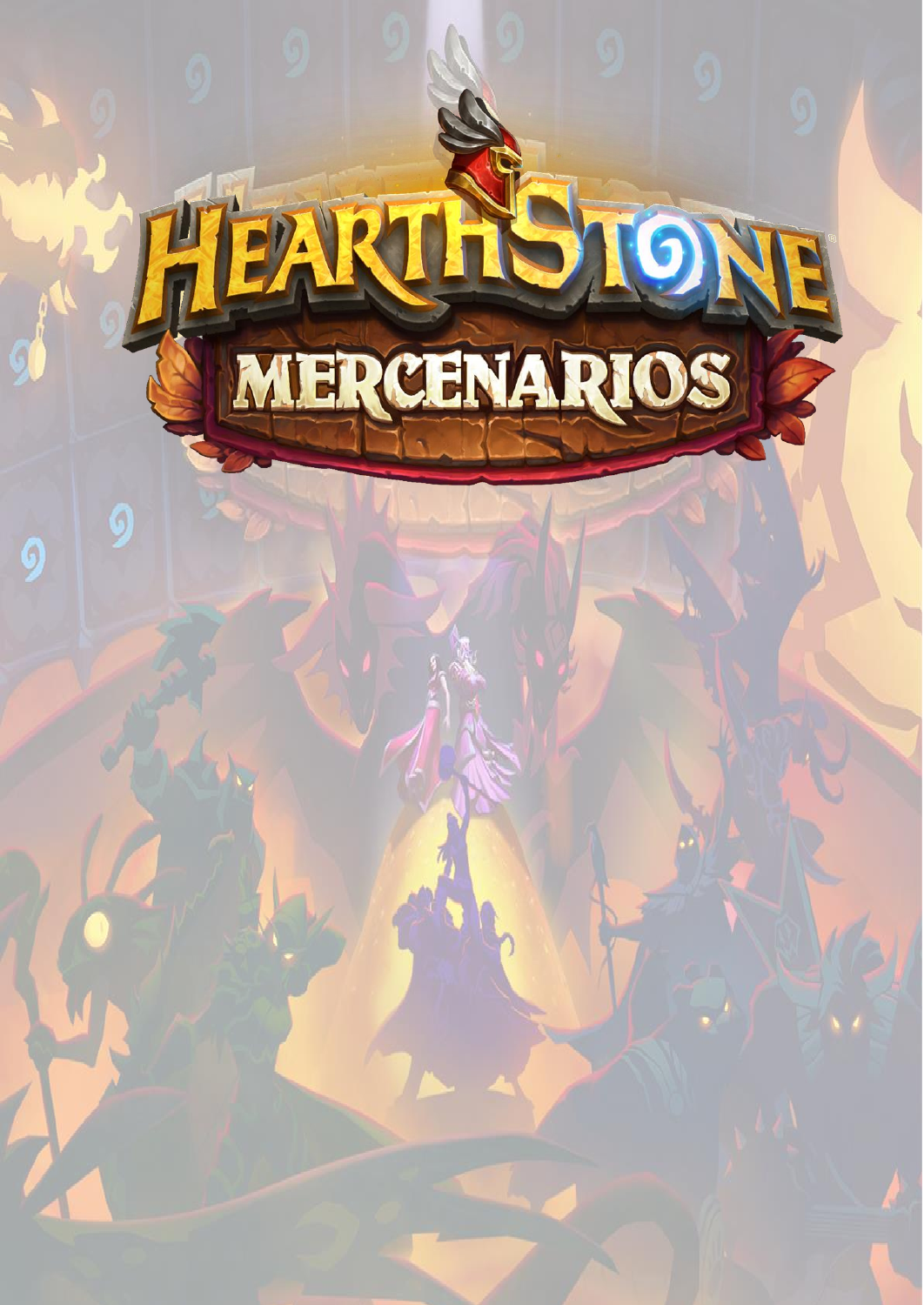## **Rules of the LATAM Mercenaries tournament**

#### 1.**General information**

#### 1.1. General Regulations

The General Regulations were decided by the administrators of Mercenarios LATAM.

The administrators are the ones who moderate the page, organize and manage the different competitions. They reserve the right to modify these rules at any time and without prior notice.

It is the obligation of all users and / or players to have read and understood the regulations, since ignorance will not be an excuse to break the rules.

## 1.2. Regulation application

The users of the site accept each and every one of the rules set forth herein, as well as the general conditions of use and rules of behavior set forth in other sections of the site.

The new rules indicated in the information for each tournament / cup will prevail over those set forth here. Therefore, the user, when registering for tournaments, accepts each and every one of the rules set out here, as well as those indicated in the information of each event, for which they are forced to comply with them.

Failure to comply with any of the points stated here or there could lead to expulsion from the tournament.

The organization reserves the right to make decisions about the points not covered in the regulations in order to maintain the order of the tournament.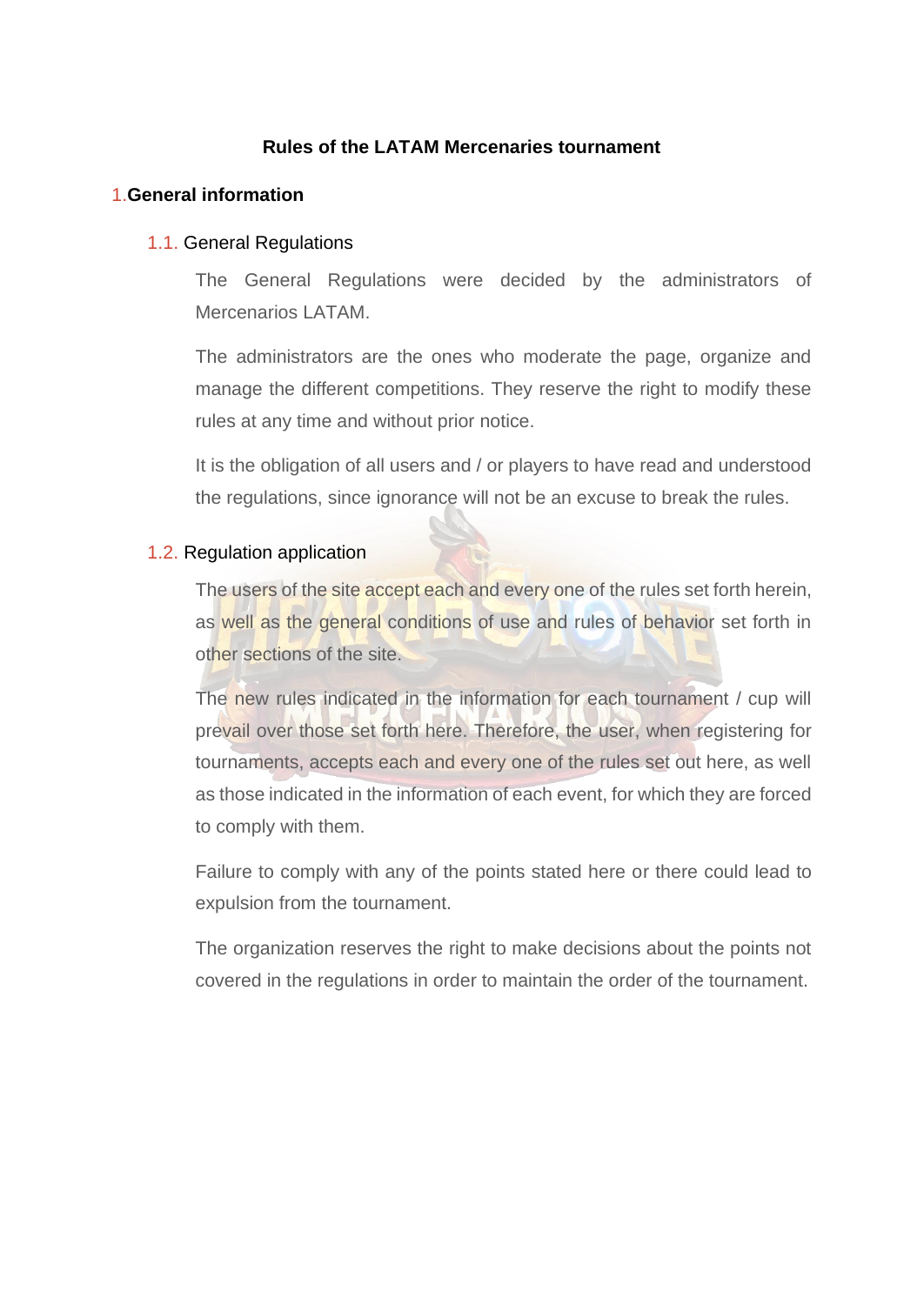## 2.**Accounts**

To participate in any online event, it is necessary to have the corresponding Game ID (Player Name) indicated in the profile configuration.

It is the responsibility of each player that the value indicated in each case is correct. Having a wrong Game ID can cause expulsion from the Tournament.

## 2.1. Player

Each player, only, can have an account on the web. This can configure your account as you wish, as long as the data entered is real and truthful.

To participate in any online tournament / event it is necessary to have your "GameID" entered in the profile settings. Important step to take since having a wrongly entered "GameID" may mean your expulsion from the tournament, or failing that, your team.

Only, a player / team will not be expelled from the competition if the corresponding "GameID" is poorly implemented due to the introduction of the TAG and not the "GameID" or a minimal character flaw over the original "GameID". Obviously this player / team will be warned by the organization that their incorrect completion of the data, which must be corrected as soon as possible. Only one person per team can have their "GameID" wrongly entered. Otherwise, having several players with their "GameID" incorrectly entered, no matter how small the errors, will lead to the measures set out above.

It is entirely the responsibility of each player that the value entered in each step is correct. If this affects a team, the responsibility falls on it, thus suffering the consequences.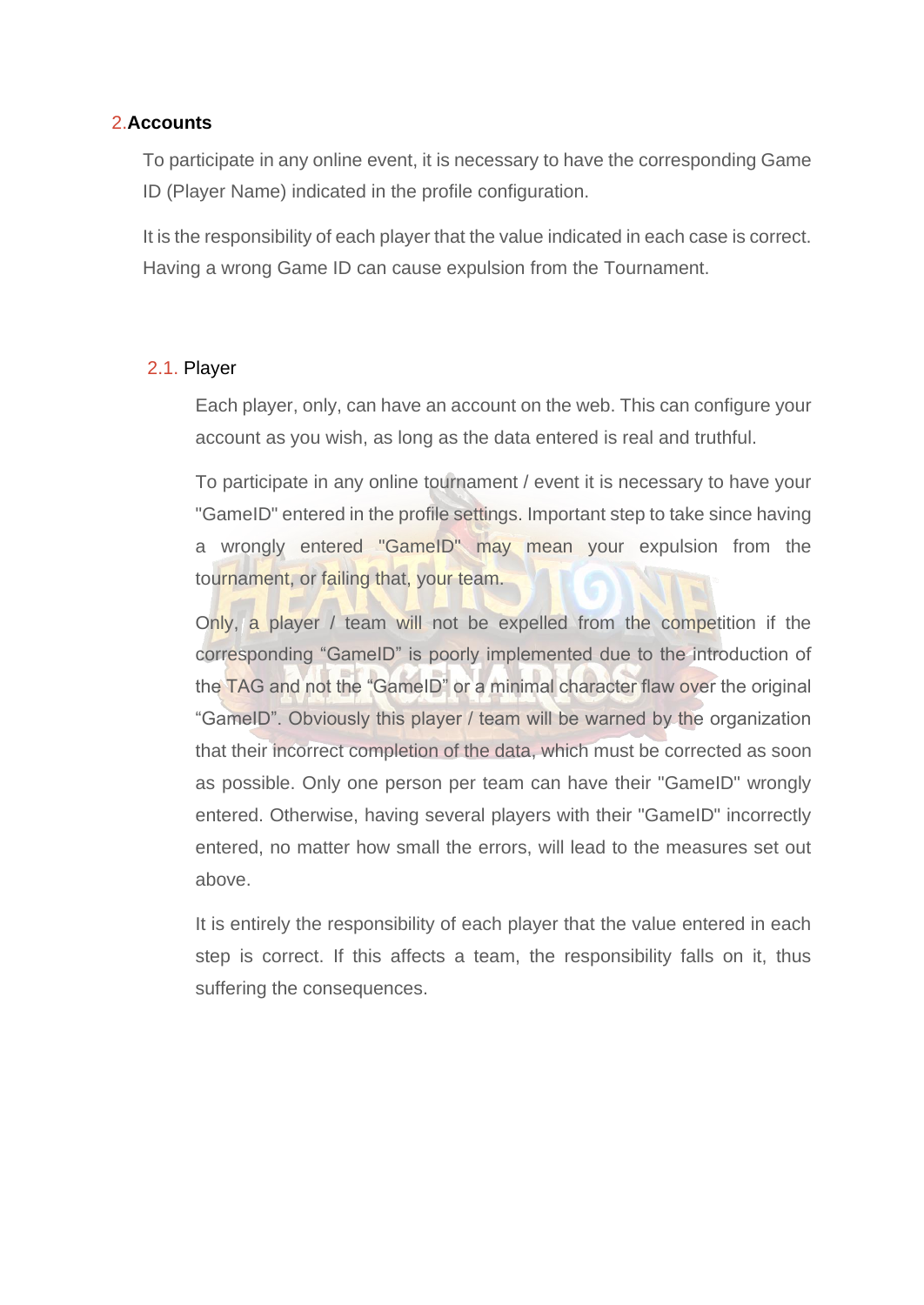## 2.1.1. Game ID's

The user will have to have a Battlenet account. To participate in any event it is necessary to have the corresponding Game ID (Battletag) indicated in the profile configuration. It is the responsibility of each player that the value indicated in each case is correct. Having a wrongly completed Game ID can lead to expulsion from the competition.

# 3.**Tournaments**

# 3.1. ONLINE game mode

- The tournament format will be in COMMANDERS mode
- All rounds will be Bo3

## 3.2**Suspenders**

- Angry Chicken (LEVEL 15 to 20)
- Innkeeper (LEVEL 24 to 29)
- Legend (LEVEL 30 with equipment)

# 3.3.**Game format.**

- The format will be "COMMANDER" mode.
- The commander mode is made up of 2 mandatory mercenaries that CANNOT rotate in the alignments, which will be the "COMMANDERS".
- you must have 3 forced changes in the other lineups.
- When an alignment wins this one has to change to the second one and so on until finishing the 3 alignments that were presented.
- You cannot use the same lineup more than once.
- The starting time between games will be 5 minutes, to choose the mercenary team and for the start of the game it will be 10 minutes.

# **EXAMPLES**:

- **2 mercenary commanders**, always present in all teams
- 3 different Mercenary teams.
- Each team must have different mercenary combinations except for the 2 commanders

**Commanders**: Xyrella Cariel

**Team 1**: Samuro, Thrall, Mukla, Tamsin,

**Team 2**: Tyrande, Cornelius, Millhouse, Tasmin

**Team 3**: Samuro, Cornelius, Mukla, Thrall.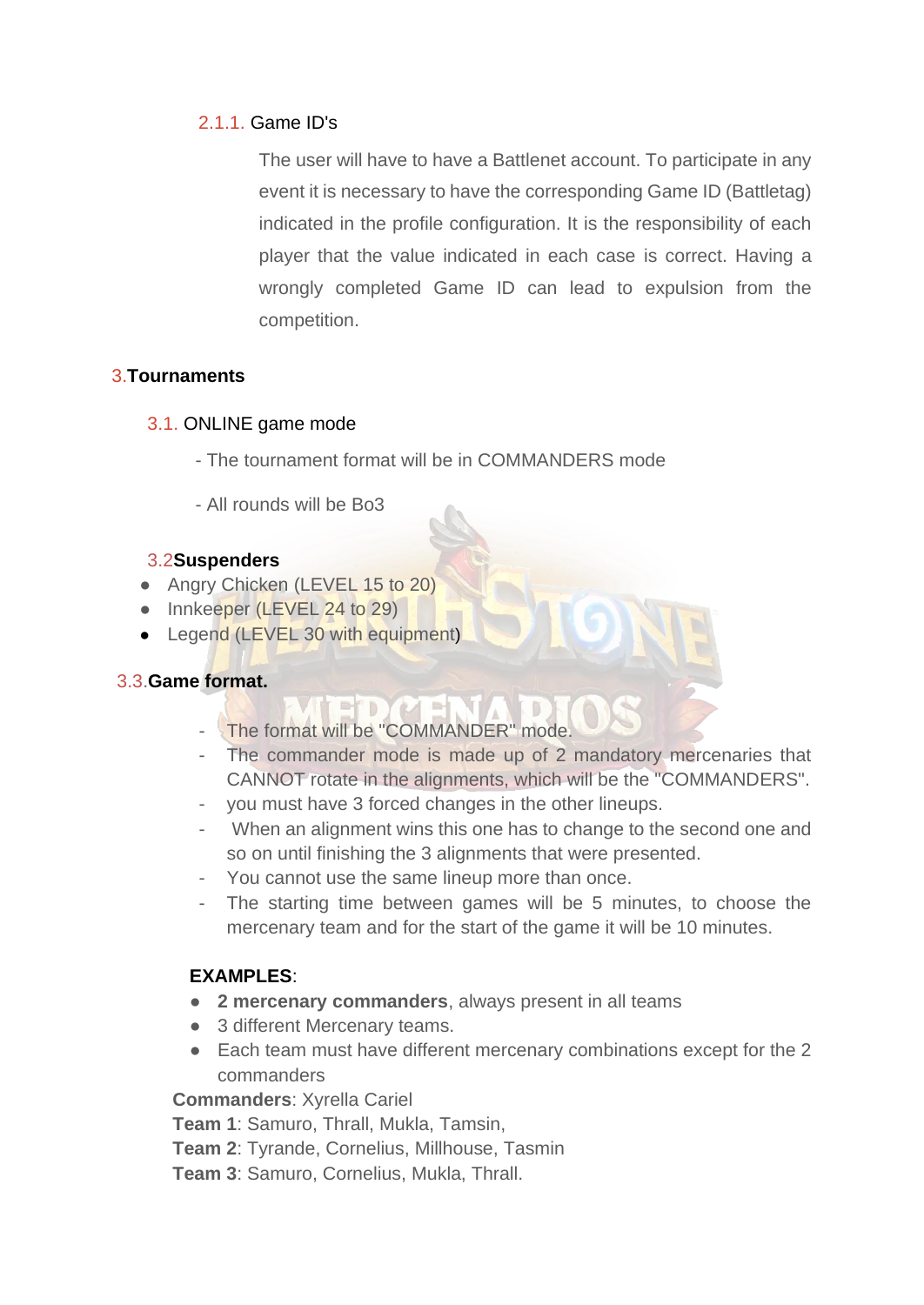#### 3.4. **Disconnections**.

- In case of having more than 5 disconnections in a row by one of the 2 players, the total victory of the match will be awarded to the participant who had no disconnections or fewer disconnections.

- All this must be demonstrated by screenshots to the tournament organizers.

## 3.5. Winner of a match

- The victory will be given to the player who has defeated the entire opposing team, itself to the 6 rival mercenaries in each confrontation.

- The total victory of the confrontation will be given in case of a disconnection of 10 minutes or more.

- Defeat occurs when a player has no more mercenaries to play and the last mercenary or commander dies.

- The defeat occurs when a player chooses a wrong team that has already used the game and it is delivered directly to the rival.

- The defeat occurs when a player has a disconnection of 10 minutes or more, there it is considered total defeat.

- In case of a tie, the confrontation is repeated with the same alignments

## 4.Match procedure

# 4.1. Before the match



When a tournament starts, the match is automatically created on the web where players can speak through comments to resolve any questions, see the other player's "Battletag", match time, etc.

# 4.1.2. Timeout / no show

When one of the two players does not show up, 15 minutes of courtesy are allowed to show up. If after this time it does not appear, a default victory (defwin) will be awarded to the player who is present in that confrontation.

Said player present must inform the organizers, by means of a protest of the type "Opponent not presented", letting the referees know that his rival has not appeared and they act accordingly. The referees can request evidence from the player who opens the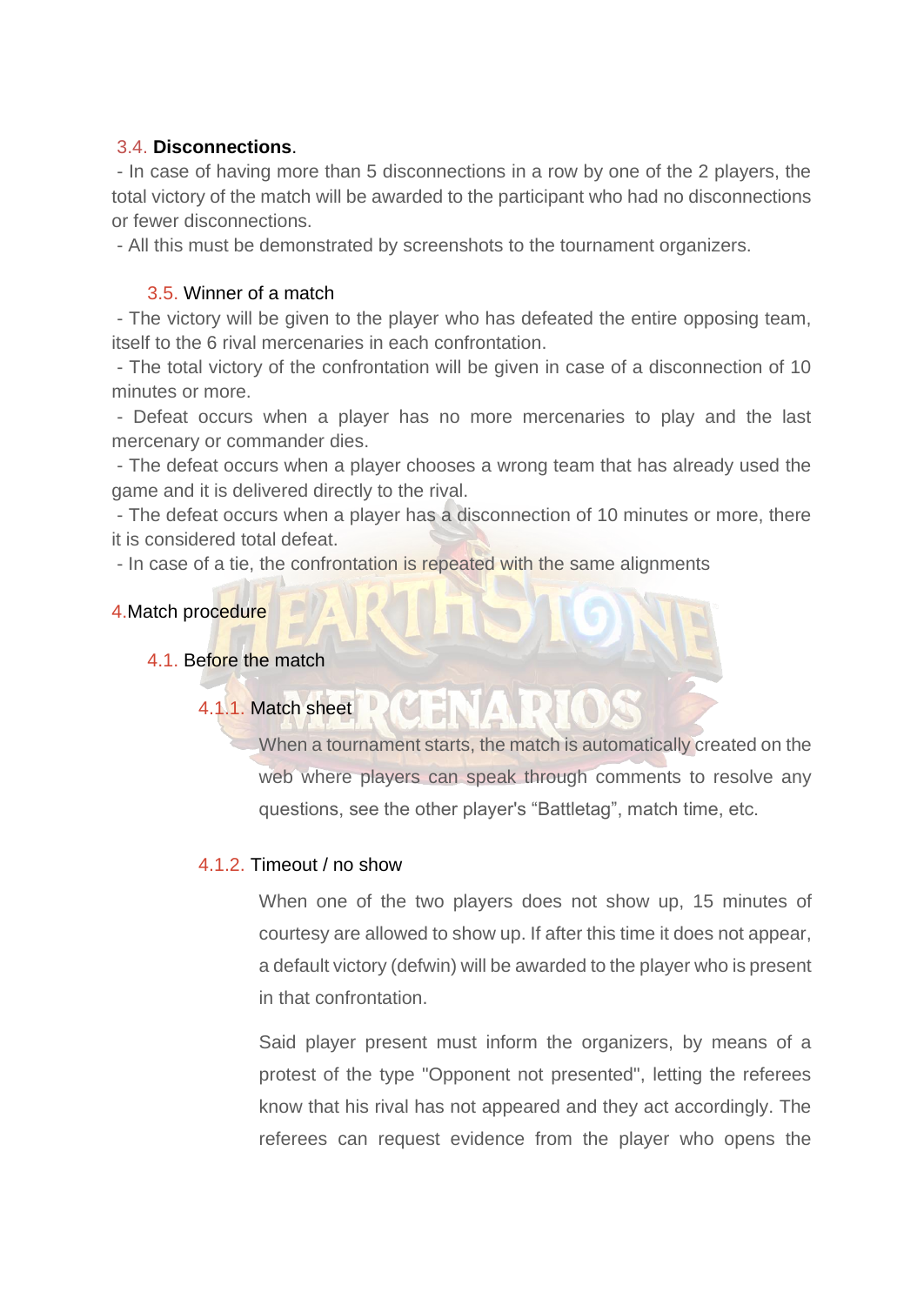protest, and they will have to upload said evidence to the match file, upload or send them to the organization's Discord

#### 4.2. During the match

#### 4.2.1. Game interruption

If a player disconnects and cannot reconnect, the game in play will automatically be defeated.

#### 4.2.2. Voluntary abandonment of the game

No player is allowed to leave a match in progress. If it occurs without a valid justification, the match will be considered lost and a timely sanction will be applied.

When the problem affects both players (game servers crash, etc.), the game in play is canceled and must be played again.

#### 4.3. After the match

# 4.3.1. Enter result

At the end of the match, the player must go to the match file and enter the match result in the form that will be provided during the tournaments. When the result is entered, the opposing player must confirm the result.

If both players conform the result, the match will be concluded, introducing the victorious team in the next round.

If there is a disagreement in the final result, the players must provide evidence clarifying the result of the match. If, on the other hand, no one provides any proof, the match will be void after ten minutes, so no player will go to the next round.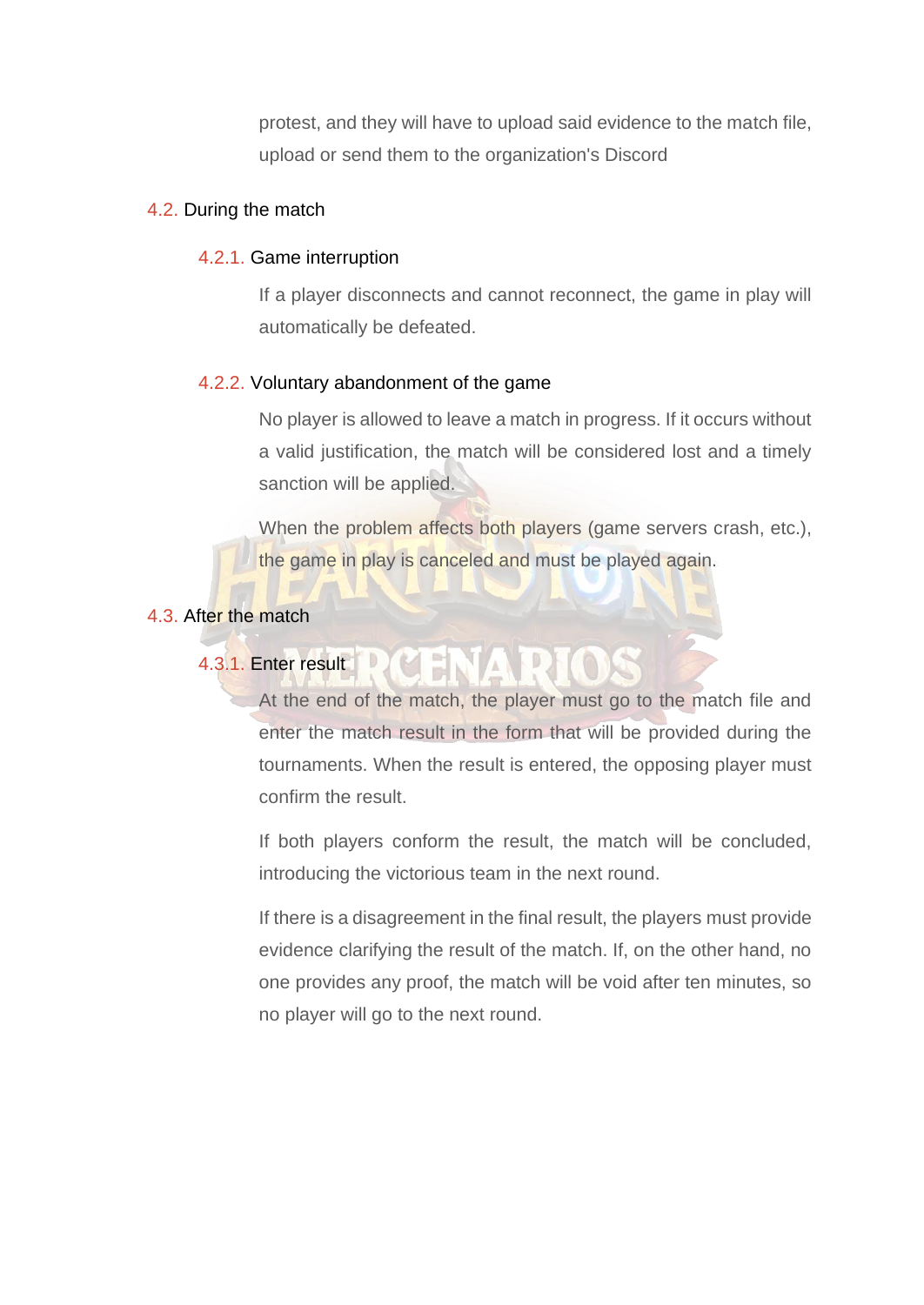#### 4.3.2. Inquiry request

When a player feels the victim of a violation of the rules during the game, he must not interrupt the game at that moment, since it has not finished. Once the match is over, the player can request a formal investigation with the tournament organizers.

Likewise, in the same match file, he must open a protest, in which he, his opponent and the referees may comment privately. It is recommended to provide as detailed information as possible, including evidence such as photos or recordings of the game if any, to aid in your investigation. The tests must be uploaded in the match file or if you prefer to the Discord of the organization.

## 5.**Penalties**

5.1. Sanctions

The tournament organization reserves the right to determine the severity of the sanction making the decision according to the actions carried out by the participating members.

All cheat programs are totally prohibited and any player who uses them will be expelled from our Tournament. Of course, the use of "bugs" or glitches in the game, to take advantage of the situation, is totally prohibited and the same measures will be taken.

Any type of falsification of gaming accounts or any other action that may alter the veracity of the competition will be punished with immediate expulsion from the competition and probably from subsequent tournaments.

Breaking any of the rules will mean the immediate disqualification of the participant or partial or total loss of the game or match.

The organization reserves the right to modify the regulations at its discretion before the start of the Tournament without prior notice, as well as make adjustments and corrections during the tournament to solve any incident.